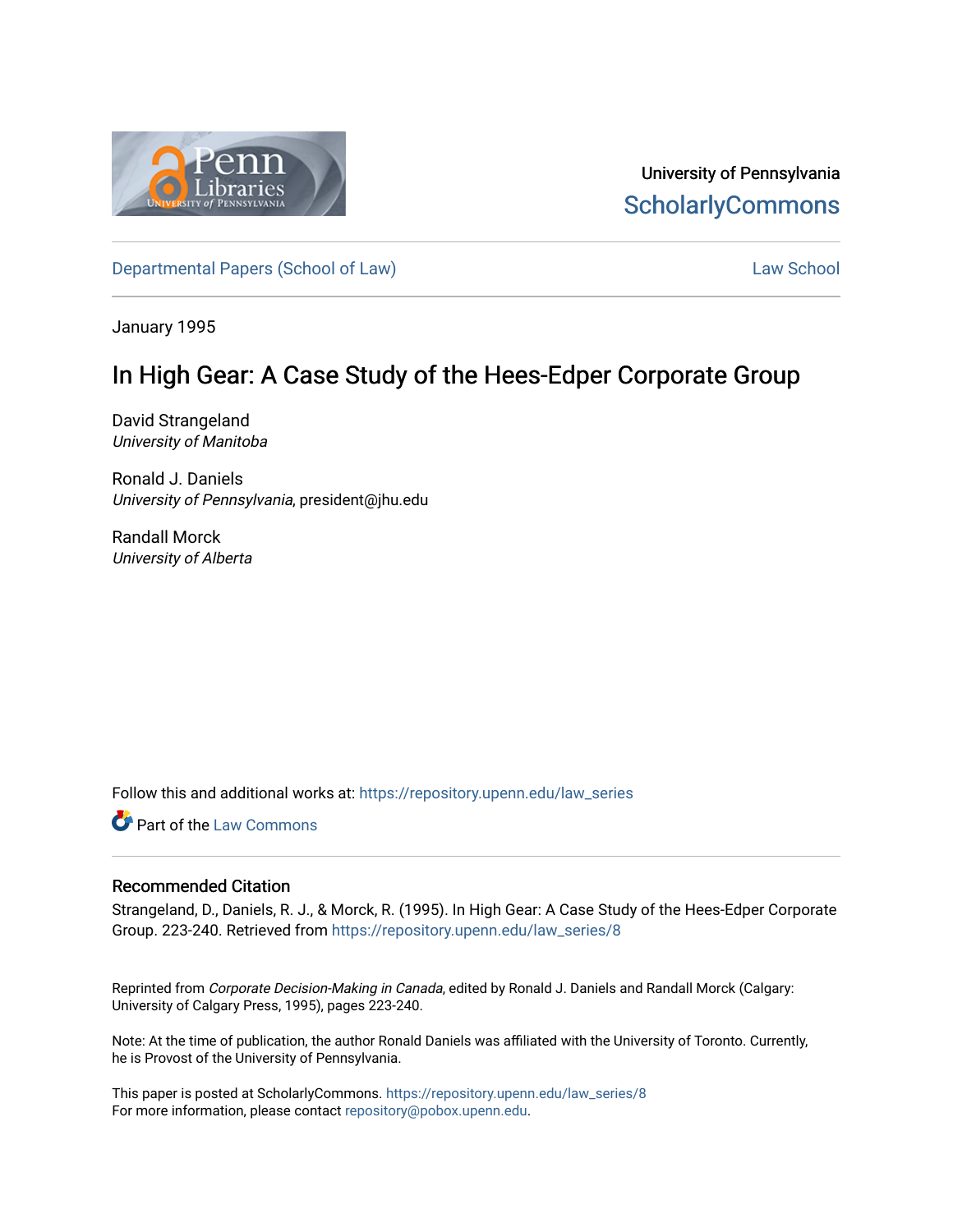# In High Gear: A Case Study of the Hees-Edper Corporate Group

## **Abstract**

This study compares firms in the Hees-Edper Group with a number of other independent firms of similar size and in the same industries over a four-year period from 1988 to 1992, just prior to the first release of news that the Hees-Edper group was in financial trouble. During that period, HeesEdper firms recorded profitability levels comparable to (or below) those of the matched firms. The Hees-Edper firms were also shown to have been much higher risk investments well before the group's financial position began to deteriorate. They were more highly levered, but even after risk levels are adjusted for this, the risk levels of Hees-Edper firms remain much higher.

Our study shows that the extreme incentive-based compensation schemes used by Hees-Edper firms encouraged managers to adopt high-risk strategies, and that the intercorporate co-insurance (allowed by the interlocking ownership structure of the firms) made this possible by increasing the group's apparent debt capacity. Since this higher risk did not improve overall performance, it was arguably at an economically inefficient higher level. The higher leverage of Hees-Edper companies should have produced a sizable tax advantage because of the deductibility of interest at the corporate level. The mediocre performance of the companies thus raises the possibility that abnormally poor performance was masked by tax breaks.

## **Disciplines**

Law

## **Comments**

Reprinted from Corporate Decision-Making in Canada, edited by Ronald J. Daniels and Randall Morck (Calgary: University of Calgary Press, 1995), pages 223-240.

Note: At the time of publication, the author Ronald Daniels was affiliated with the University of Toronto. Currently, he is Provost of the University of Pennsylvania.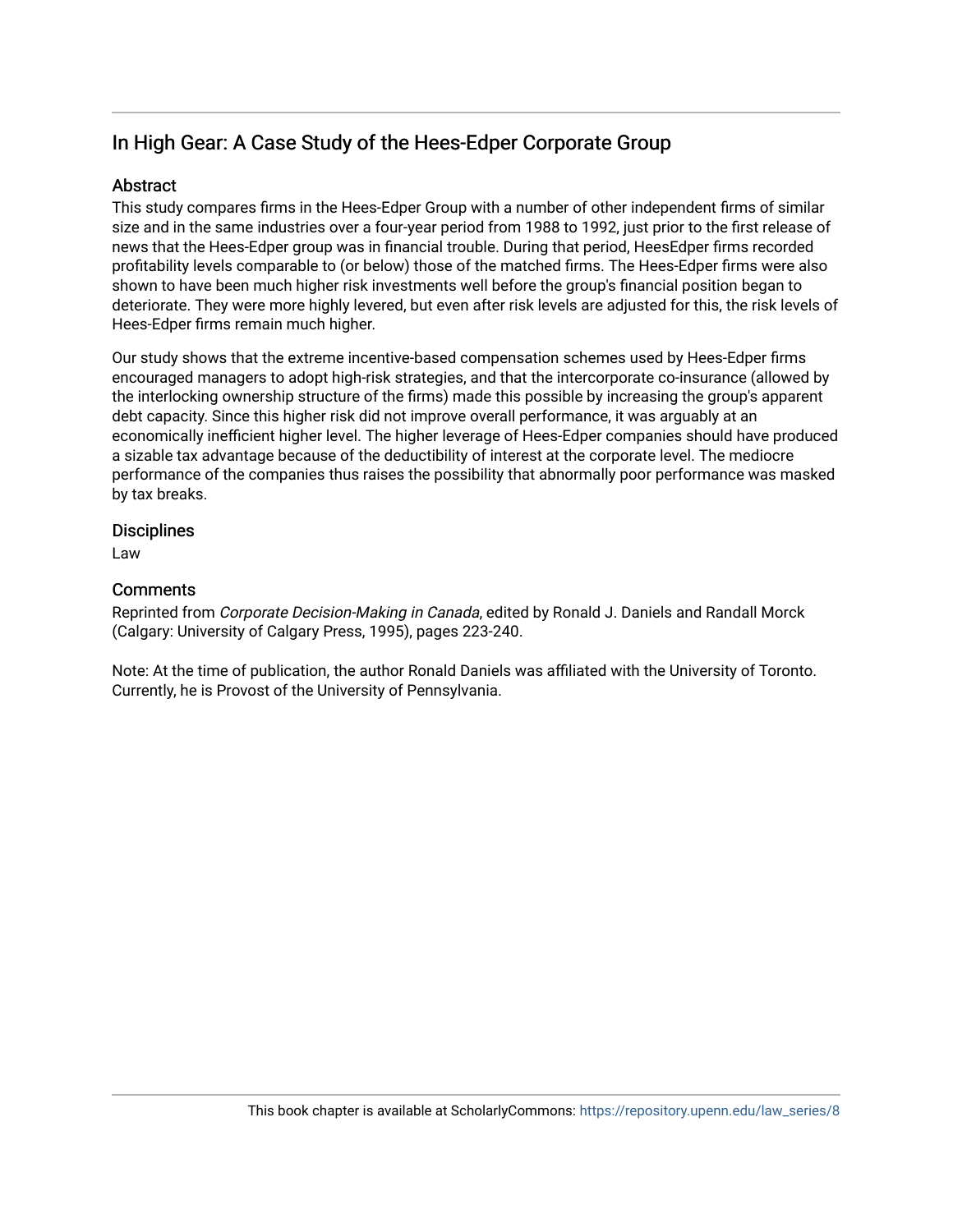$\left(\bigcup_{\alpha\in\mathbb{N}^*}\hat{\theta}^{\alpha}\right)$  $L22$  $\sqrt{r}$ 

*David Stangeland Faculty of Management University of Manitoba*

*Ronald]. Daniels Dean of Law University of Toronto* *Randall Morek Faculty of Business University of Alberta* 6

**In** *High Gear:* **A** *Case Study of the Hees--Edper Corporate Group*

## **INTRODUCTION**

THIS STUDY COMPARES FIRMS IN THE HEES-EDPER GROUP with <sup>a</sup> number of other independent firms of similar size and in the same industries over a four-year period from 1988 to 1992, just prior to the first release of news that the Hees-Edper group was in financial trouble. During that period, Hees-Edper firms recorded profitability levels comparable to (or below) those of the matched firms. The Hees-Edper firms were also shown to have been much higher risk investments well before the group's financial position began to deteriorate. They were more highly levered, but even after risk levels are adjusted for this, the risk levels of Hees-Edper firms remain much higher.

Our study shows that the extreme incentive-based compensation schemes used by Hees-Edper firms encouraged managers to adopt high-risk strategies, and that the intercorporate co-insurance (allowed by the interlocking ownership structure of the firms) made this possible by increasing the group's apparent debt capacity. Since this higher risk did not improve overall performance, it was arguably at an economically inefficient higher level. The higher leverage of Hees-Edper companies should have produced a sizable tax advantage because of the deductibility of interest at the corporate level. The mediocre performance of the companies thus raises the possibility that abnormally poor performance was masked by tax breaks.

## **THE ECONOMICS OF CONGLOMERATES**

DURING THE 1960s AND 1970s CONGLOMERATES WERE "the glamour investment on the stock market" (Firth, 1980) and financial markets reacted to the news of diversifying acquisitions by sending stock prices of acquiring firms skyward (Matsusaki, 1993). The resulting mob psychology infected managers and investors alike, and diversifying acquisitions did enormous damage to many firms that would otherwise have remained healthy and prosperous. Eventually, the corporate world realized the diversification was excessive and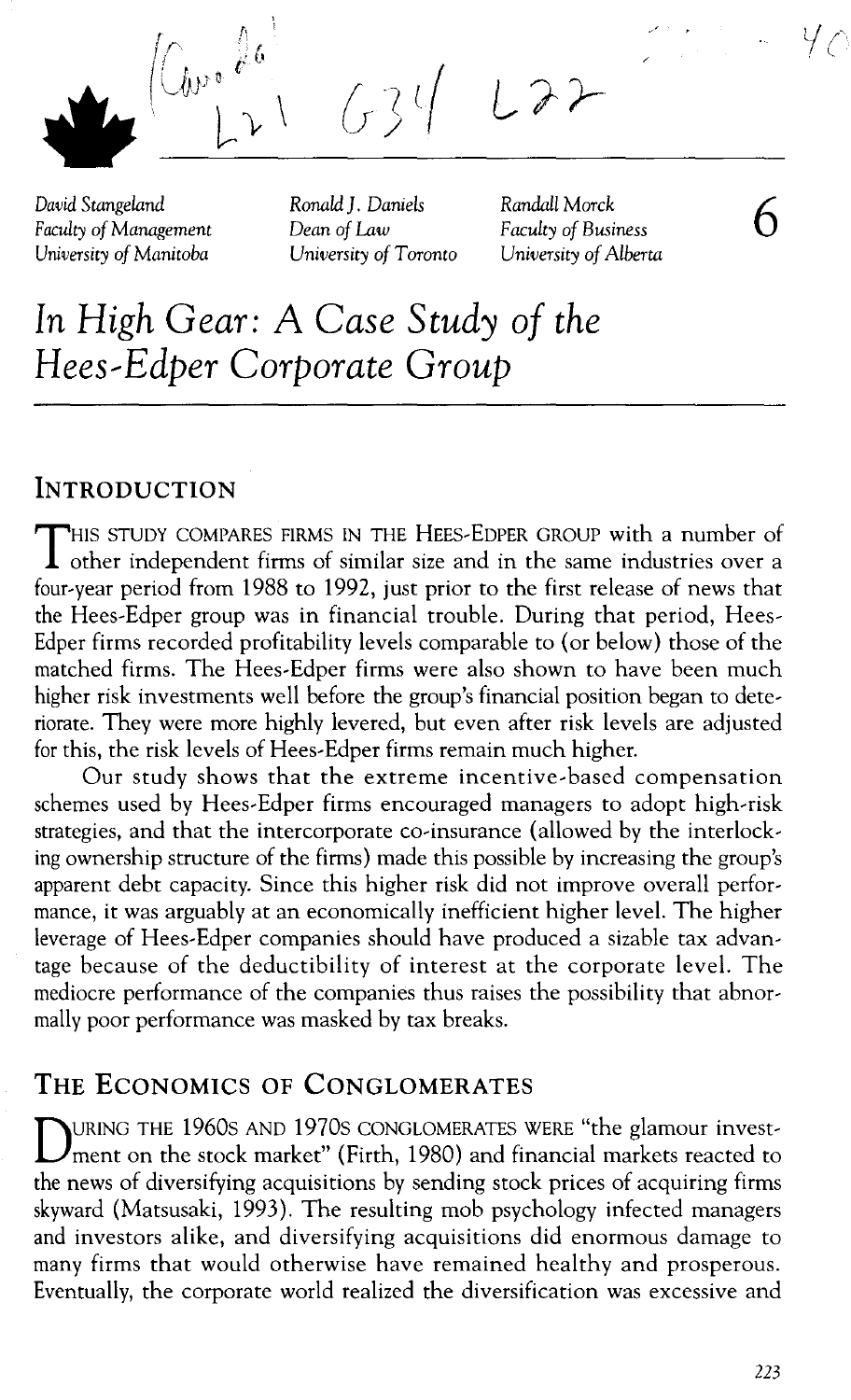there was a return to "core" lines of business. Today, the conglomerate merger wave of the 1960s seems like a mania.

### **IN** DEFENCE OF CONGLOMERATES

ARE THESE JUDGEMENTS PRECIPITOUS? There are arguments in favour of conglomerates that make economic sense. Indeed, some of them are reasonably persuasive, at least superficially.

First, Caves (1982) and Rugman (1994) argue that certain intangible assets have higher returns when used on a larger scale. These are thought to include R&D, marketing expertise, and good management. The intuition is that a new product or advertising campaign has fixed up-front costs, but its return depends on the size of the operation to which it is applied. Similarly, a good manager in charge of a large operation generates more wealth than the same good manager in charge of a small operation. The implication is that good managers should be put in charge of operations that are as large in scope and scale as possible.

These arguments are a widely accepted justification for international horizontal expansion, but they also appear to have some applicability to domestic firms. Montgomery & Wernerfelt (1988) and Panzar & Willig (1981) utilize them analogously to explain why the wave of corporate diversification made by conglomerates in the '60s and '70s make sense.

Second, to some extent a conglomerate structure is a substitute for capital markets. If capital markets were hopelessly myopic or otherwise grossly inefficient, it would make sense to circumvent them. However, most of the academic work on this issue suggests that markets are not that inefficient and those, including Keynes (1933), who do argue for such a degree of inefficiency also argue frequently that corporate managers are afflicted by the same mood swings that affect investors. Nonetheless, even in an economy with efficient capital markets, there are reasons to circumvent them. Two such reasons (that also dovetail into an argument in support of conglomerates) are the "lemon" problem and the "free-cash" problem.

The lemon problem is characterized by a firm that has good investment projects but no spare cash; it must therefore raise funds by issuing securities. Myers & Majluf (1984) point out that this is not costless. Firms should issue new shares when their outstanding shares are overpriced. Securities, like used cars, are difficult to value, and buyers are always inclined to suspect that there is something wrong with the product  $-$  otherwise, (they ask) why is it for sale now? Is it a lemon? Investors might rationally view the news of a new securities issues as a signal that outstanding securities are overvalued. In fact, share prices do tend to fall when firms announce they are issuing more shares. Lesser analogous effects are also observed for bond issues. This lemon problem in capital markets means that firms should use a "pecking order" approach when financing new projects - that is, they should use funds obtained from internal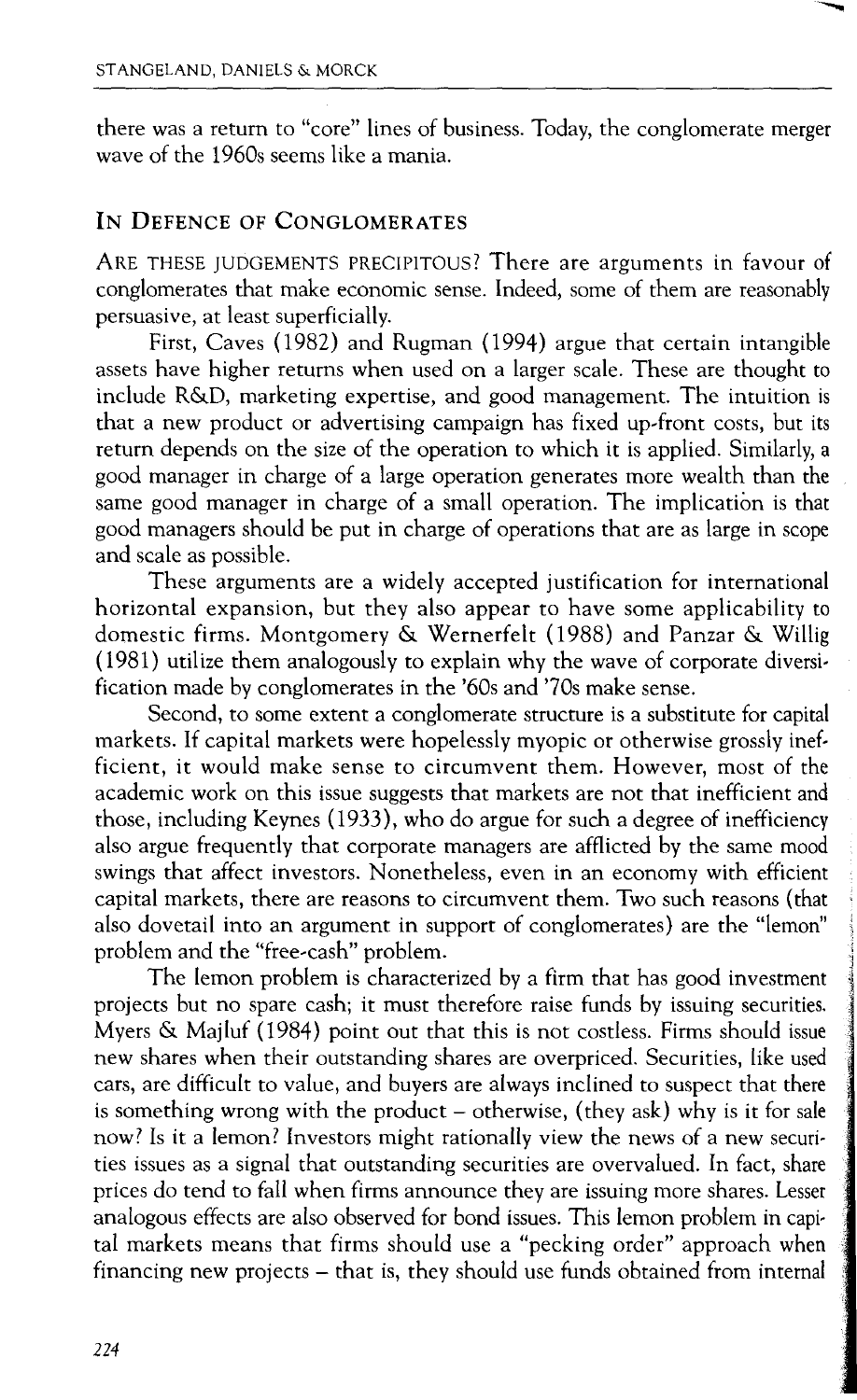cash flow whenever possible, and raise external capital only when internal funds are not available and when the benefits of the new project outweigh the cost of depressing the prices of the firm's outstanding securities. By transferring funds between divisions, a conglomerate structure side-steps the lemon problem; it can act like a financial intermediary in the sense of Diamond (1991).

Jensen (1986) argues that firms in stable, low-growth industries often invest in money-losing projects. The free-cash problem is characterized by a firm in a low-growth industry with no profitable investment projects; it should payout its free cash to shareholders as dividends. But, retaining funds within the firm often serves managers in other ways; it enables firms to expand and thus to build up the size of managers' empires and/or it allows for labour peace or it cements ties with politicians. Such "over-investment" by cash cows is called the free-cash problem. Conglomerates that span both low-growth cashrich industries and high-growth cash-starved industries neatly solve both the free-cash problem and the lemon problem in one easy step. A conglomerate can invest internal funds in the best of all its divisions' projects, and thus better serve shareholders.

Third, diversification reduces risk at the corporate level (Gahlon & Stover, 1979). Financial academics never tire of arguing that diversification brings no benefits to shareholders because shareholders could achieve the same risk reduction by holding a more diversified portfolio themselves. This argument is suspect because it assumes that diversification at the corporate level and at the individual investor's portfolio level are perfect substitutes. They are not. Reducing risk at the corporate level might allow for more credible long-term commitments to workers, suppliers and customers. It might also reduce the need to forego a return on part of the firm's capital in order to maintain the financial slack necessary to insure liquidity. Lower level corporate risk might also attract better workers and managers at lower wages, since a risk premium need not accompany any investment in firm-specific skills (Aron, 1988). It might also encourage managers to undertake more risky corporate investments than their innate aversion to risk would otherwise preclude, thereby encouraging a greater alignment of managers' interests with those of shareholders. Diversification at the corporate level may well not benefit shareholders, but the case is not as open-and-shut as many believe.

Fourth, diversification reduces corporate taxes by making a more highly levered capital structure optimal. By insuring each other through intercorporate transfers of earnings, the divisions of a conglomerate each lower the other's probability of defaulting on its debt relative to that of a free-standing oneindustry firm. This makes a higher over-all leverage more feasible for a conglomerate than for a portfolio of independent one-industry firms. Of course, if the firm elects to lever up in order to take advantage of the co-insurance to increase its debt-related tax deductions, the risk reduction that corporate diversification can provide is limited. The benefits of lower corporate taxes to investors as a whole are mitigated by the higher personal taxes on debt, but in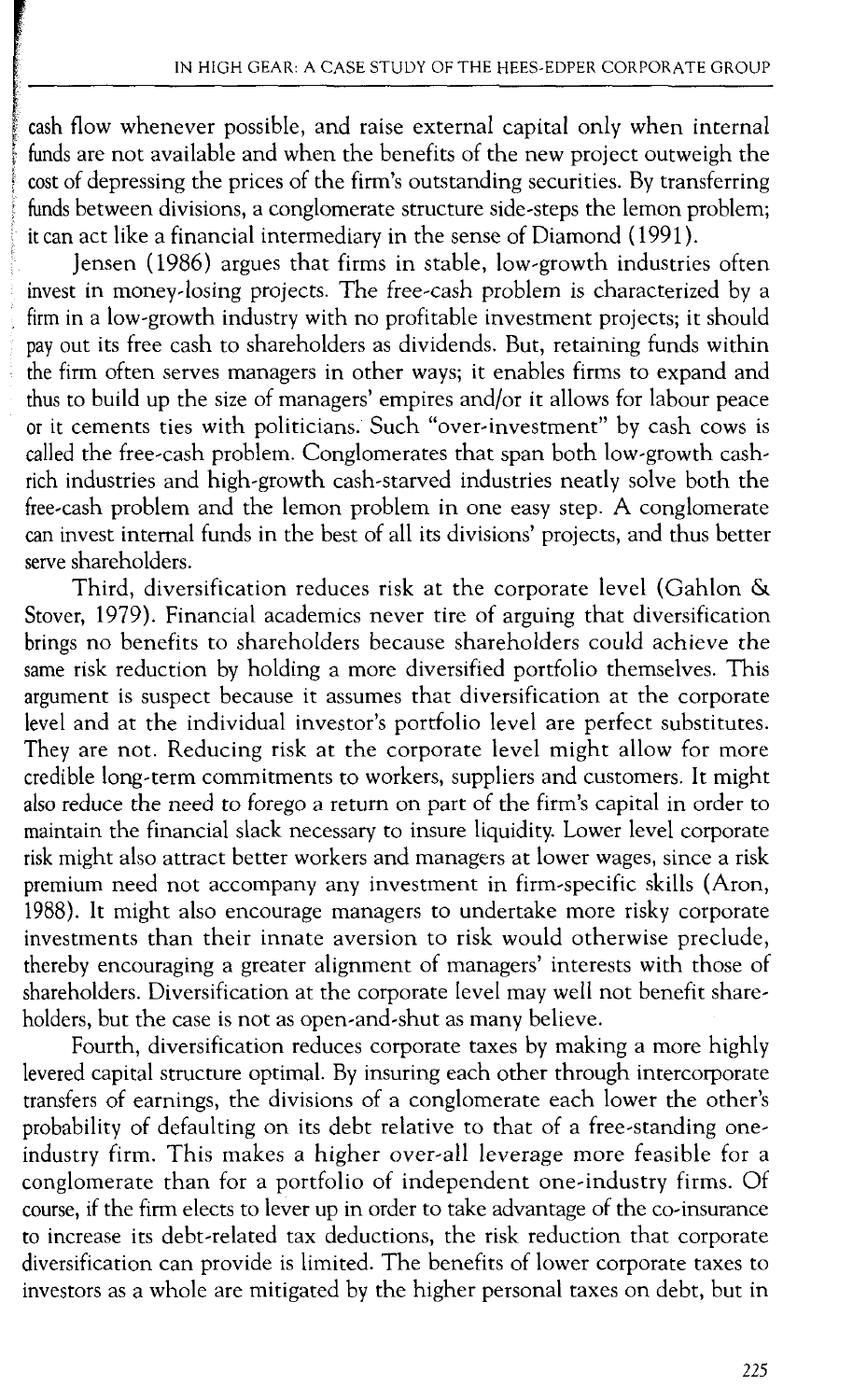a world where tax-free investors – like pension funds – are playing an ever greater role, it is not clear that there would be a wash in securities prices in general. Moreover, shareholders are paying for bailouts they would otherwise walk away from because of the limited liability granted the owners of stock. The size of this reduction in dividends, in the absence of tax gains, would exactly compensate for the better terms the firm could get from creditors and it would be a wash. The tax deductibility of interest, but not dividends, shifts the balance in favour of diversification.

## THE FAILURE OF THE CONGLOMERATE FORM

THE POOR PERFORMANCE OF CONGLOMERATES casts doubt on the universal<br>validity of the arguments noted above. Berger & Ofek (1995) find a 13 percent to 15 percent discount in the values of conglomerates relative to comparable portfolios of stand-alone firms. Comment & Jarrell (1995) find a positive link between firm focus increases and stock returns. John & Ofek (1995) find that asset sales improve firm performance when they also increase the firm's focus. In the *1980s,* firms that announced acquisitions in their own lines of business saw their stock prices rise, while those that announced takeovers in other industries saw their stock prices decline (Morck *et al.,* 1990). Wernerfelt & Montgomery (1988) find a "positive focus effect" in an empirical study of the determinants of firms' values. Many firms that diversified aggressively in earlier years spent the *1980s* shedding unrelated operations and re-establishing their commitments to core businesses (Donaldson, 1990).

### WHY DID CONGLOMERATES FALL SO FAR OUT OF FAVOUR?

FIRST, THE IDEA THAT CONGLOMERATES COULD EXPLOIT the intangible assets of their component firms on a large(r) scale was always more strained than the analogous theory justifying multinationals. Arguably, R&D and marketing skills are considerably less transferable to operations in unrelated industries than they are to operations in the same industry but in another country. Thus, attention was centred on management skills as the intangible asset that would increase the values of all the assets combined with the conglomerate. Conglomerates, it was believed, had "... dynamic, entrepreneurial management ... [which were] injected into firms which were taken over, [and] greatly increased efficiency and profits ... which would be reflected in higher share price performance" (Firth, 1980). Management skills are now viewed as much less portable; today, managers who are acknowledged experts at finding oil are not as likely to be considered to have an advantage in running a brewery too. Moreover, even good managers can be guilty of *hubris.*

Second, conglomerates were seen as being plagued by corporate governance problems. They were over-centralized (Baker, 1992). Many degenerated into little more than exercises in empire-building. Shareholders who would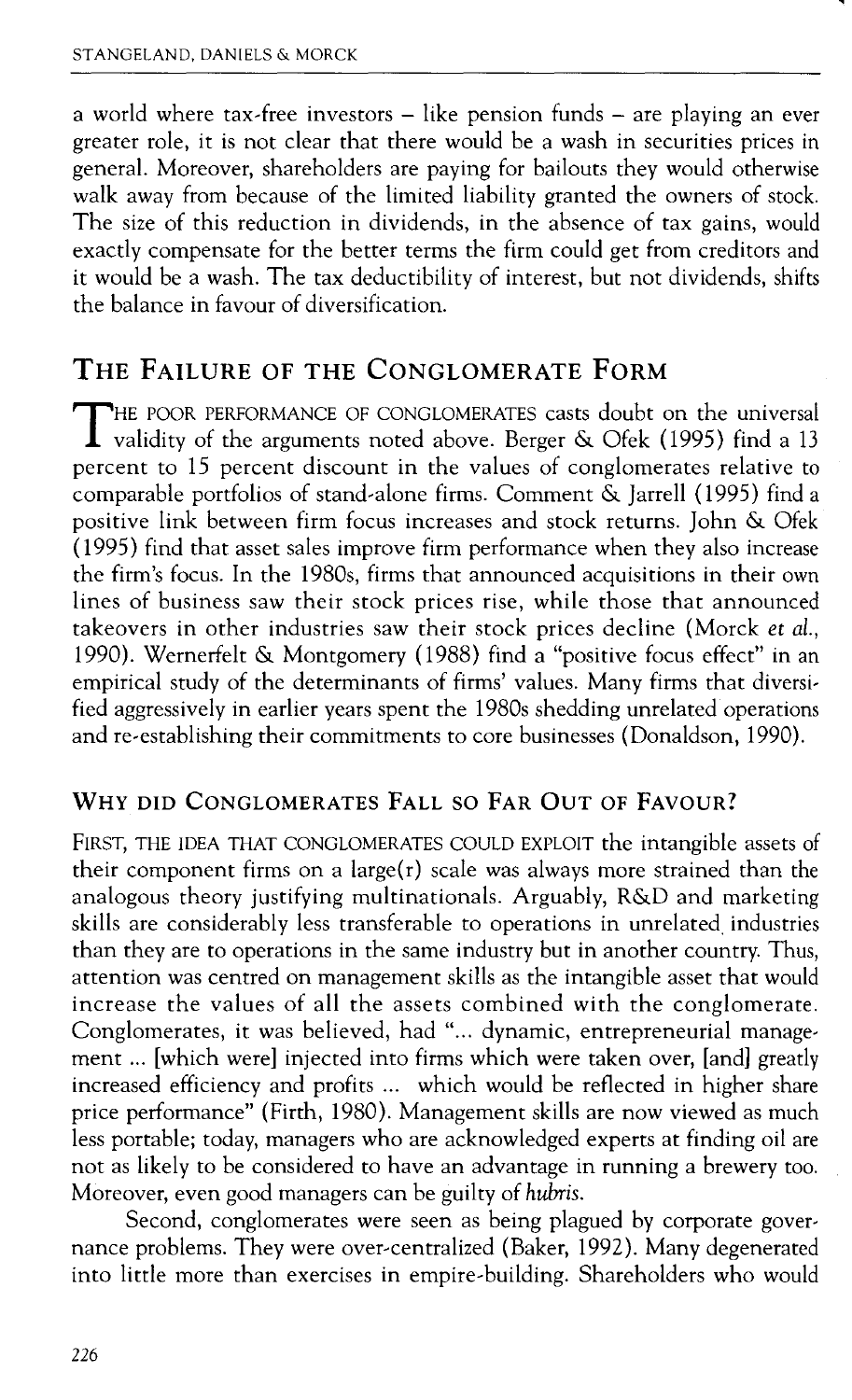have had considerably more influence and better information about the financial decisions being made in smaller, one-industry firms were unable to monitor or discipline the managers of large complex conglomerates who had more opportunity to run amok. Amihud & Lev (1981) find that manager-run firms are much more likely to establish diversified conglomerate structures than ownerrun firms; they argue that conglomerates themselves may be a manifestation of corporate governance problems.<sup>1</sup> Certainly, the reduced risk in a conglomerate should be attractive to managers. Rose & Shepard (1994) find that salaries of managers of conglomerates are 10 percent to 12 percent higher and total compensation is 13 percent to 17 percent greater than that of their peers in otherwise comparable one-industry firms of similar size. However, they also find that this premium is not related to tenure and argue that this implies it might be due to the fact that a higher level of skill may be required to manage a conglomerate.

Although the gains to be made through better use of internal funds, lower corporate risk, and higher debt capacity may be real, it appears they are largely swamped by the corporate governance problems that emerge in conglomerates.

### AN AMALGAM OF CONGLOMERATES AND FREE-STANDING FIRMS?

DESPITE THESE FINDINGS, CONGLOMERATES MIGHT STILL be a valid corporate form, useful in some circumstances. Roe (1994) makes the case that the failure of the U.S. conglomerate, despite its potential advantages, was due (in part) to the fact that in conglomerates owning 100 percent of their subsidiaries, managers were deprived of market signals that provided valuable feedback to managers in free-standing companies. Instead, conglomerate managers received feedback through a command-and-control system based mainly on accounting information. Roe goes on to say that "an amalgam of partial control, market signalling and partial integration of finance and industry (or of different levels of Industry)" might have been superior to both the conglomerate form and the market-disciplined free-standing firms.

However, in the United States, conglomerates with large numbers of partially owned subsidiaries are discouraged by the *Investment Company Act* of 1940.1 Once 40 percent of the portfolio of a U.S. conglomerate is devoted to the partial ownership of other firms, the company is presumed to be an investment company and must therefore pay taxes on dividends it receives from its partially owned subsidiaries. Since one of the main reasons underlying the existence of a conglomerate is its ability to reallocate capital efficiently, this is a serious barrier. The only escape is for the conglomerate to become a mutual fund, but this entails restrictions on portfolio composition and on intercompany dealings.

In Canada, the federal *Investment Companies Act)* does not constitute a barrier to conglomerate formulation comparable to that posed by the U.S. legislation. This act requires federally incorporated companies that use debt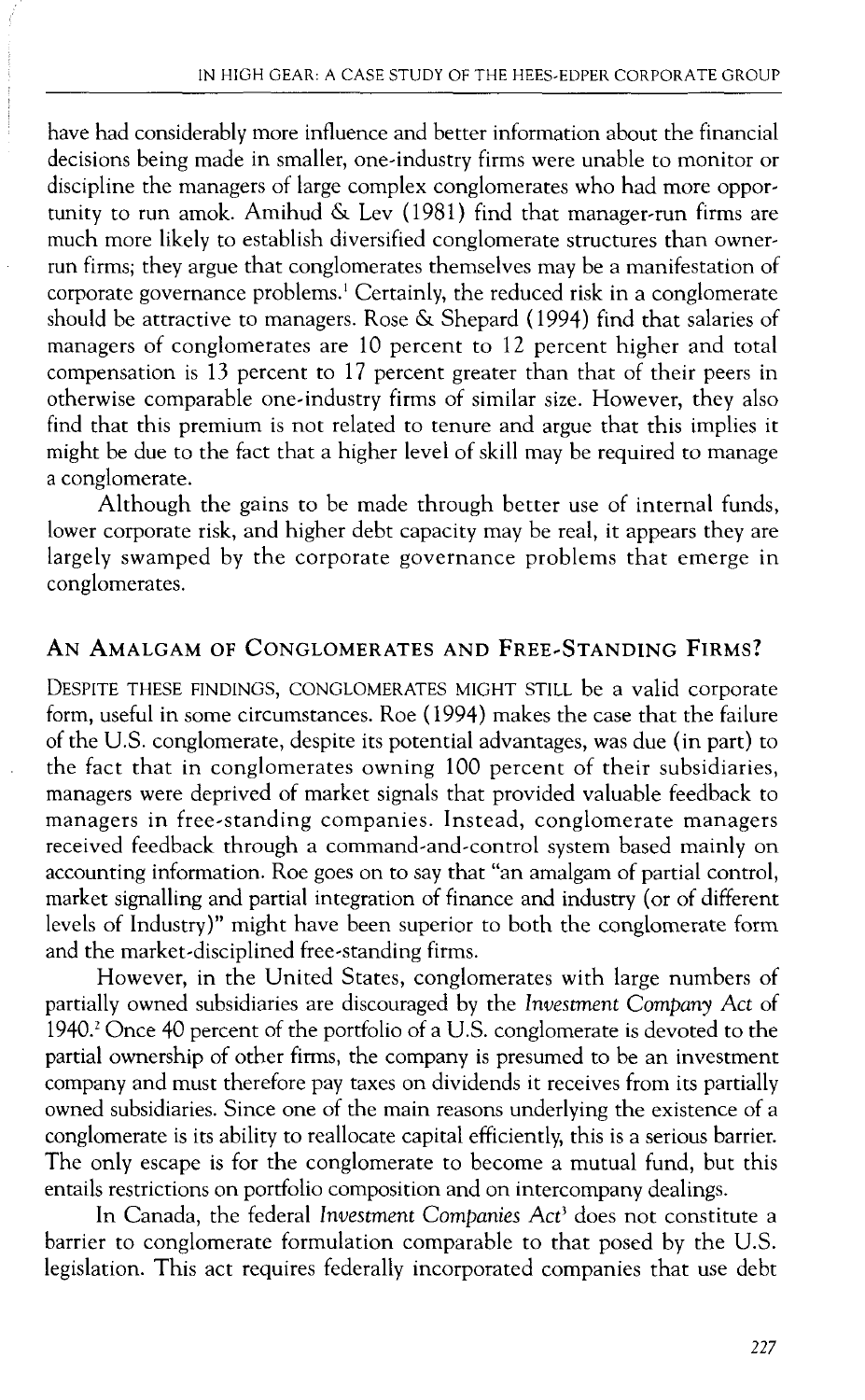capital to finance equity or debt investments to comply with certain reporting obligations (administered by the Office of Superintendent of Financial Institutions - the regulator of federal financial institutions). The Act also requires companies to comply with restrictions on sundry related-party transactions. The embrace of this statute can be easily avoided through provincial incorporation or reincorporation, because there are no comparable legislative schemes in the provinces.

Federal tax legislation has a more important regulatory influence on the structure and performance of Canadian conglomerates. In contrast to the United States, Canada permits tax-free dividends to be paid within a corporate group, thereby permitting internal capital transfers to be effected on a more tax-efficient basis. However, the comparative benefits of this difference in dividend treatment should not be overstated. In contrast to the scope permitted by consolidated reporting of conglomerate earnings in the United States, the Canadian tax statute does not allow consolidation. Presumably, this makes it more difficult for Canadian conglomerates to maximize the tax-avoidance value of losses incurred by member corporations. The more liberal availability of the deduction for interest payments in Canada further complicates matters, particularly in respect of debt incurred on foreign assets. Interest deductibility provides an implicit subsidy for debt, and this encourages corporate managers to use high levels of debt to finance asset acquisitions. Thus, in tandem, a cursory review of tax legislation in Canada and the United States does not supply unequivocal evidence that the size and durability of the Canadian conglomerate is necessarily related to differential taxation standards. Which effects dominate is an empirical question.

Looking beyond tax policy, however, there is a range of distinctive regulatory policies in Canada that, while not providing targeted incentives for conglomerate formation, create scope for Canadian controlling shareholders and their appointed managers to engage in opportunistic behaviour *via* the conglomerate vehicle. For instance, it is arguable, generally, that the commitment of successive Canadian governments to mercantalist industrial policies has reduced the bargaining power of Canadian shareholders who invest(ed) in securities of Canadian corporations. The foreign-property rule of the Income *Tax Act* is an example. This rule caps the permissible level of tax favoured retirement investments at 20 percent of the value of the portfolio (10 percent until recently). Thus, Canadian investors have fewer alternative investments to choose from when they wish to move their money because they disagree with the policies of corporate managers. This may have allowed inefficient conglomerate holding structures to survive, and may also have prolonged wealth-reducing redistribution from investors to Canadian corporate insiders.<sup>4</sup>

The same arguments can be made in the context of Canadian corporate and securities law. Here it is arguable that the lack of a vigorous, privately enforced securities disclosure regime in Canada reduces the transparency of internal corporate transactions to external shareholders and heightens the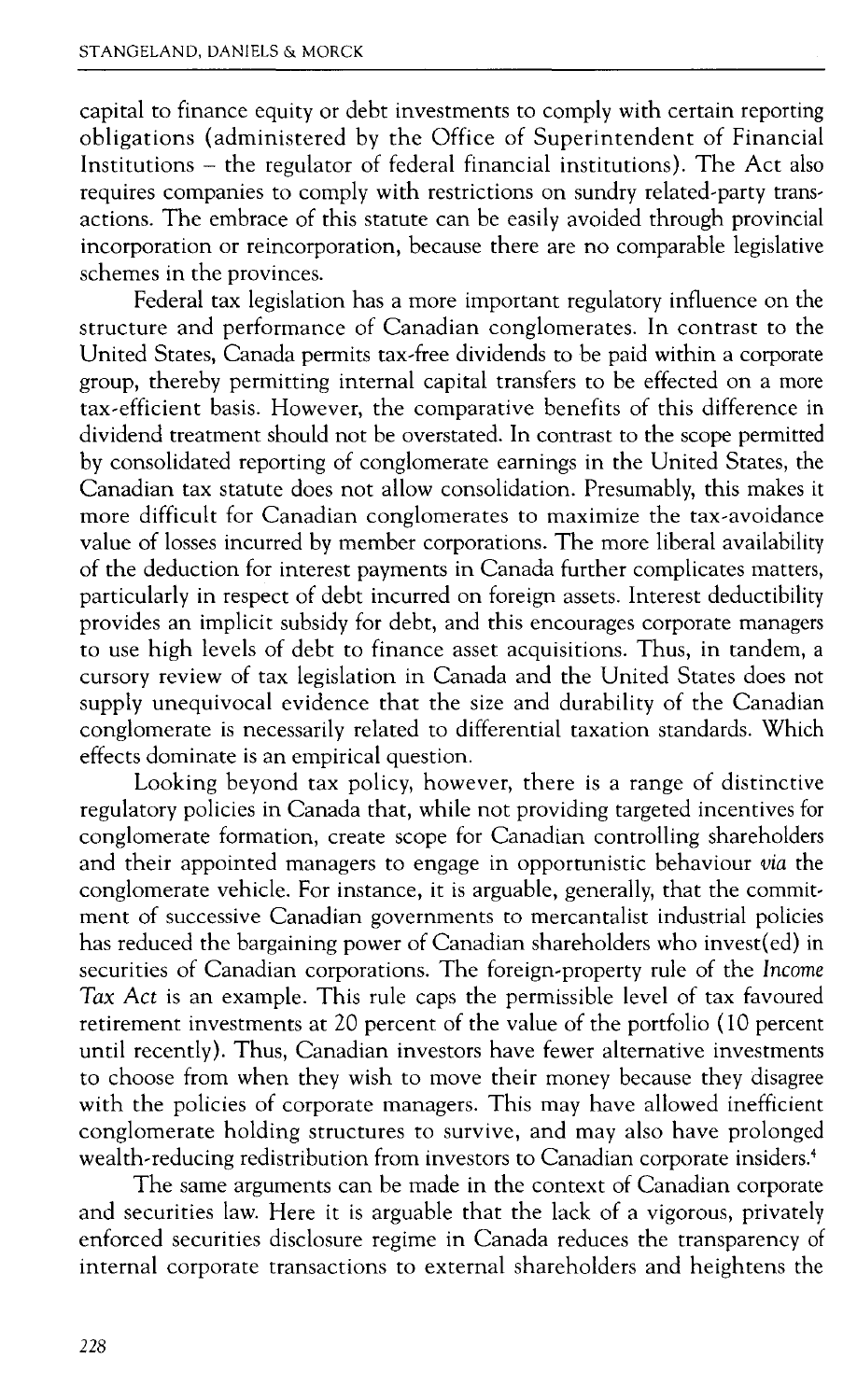attractiveness of the conglomerate form of organization to opportunistic corporate insiders.<sup>5</sup> Similarly, the lack of a clearly articulated corporate law fiduciary duty from majority to minority shareholders in Canada is also significant  $-$  at least historically  $-$  in explaining the attraction of conglomerates to opportunistic managers and shareholders (Daniels & MacIntosh, 1991). In the absence of legislated fiduciary duties, controlling shareholders in Canada and their appointed management enjoy much greater scope for unfair self-dealing their appointed management enjoy much grower steps for similar to account transactions than if their companies were incorporated in the United States.<sup>6</sup>

We also believe that the mercantalist industrial policies adopted by successive Canadian governments encouraged conglomerate formation. High levels of external trade protection, restrictions on the export of domestic capital, and favourable tax treatment of certain types of domestic equity investment all contributed to an inward-looking industrial economy in which Canadian corporations focused on producing a broad range of goods and services for the protected Canadian market rather than on a narrow range of competitive products for the international market. In this setting, the diversified conglomerate served as a natural vehicle to achieve corporate growth.

In sharp contrast to the United States, in Canada a more congenial political environment for the concentration of economic power provided further support for the formation of conglomerates. Whereas American political traditions have coalesced around a deep and abiding mistrust of concentrated economic power, the Canadian political environment has been much more sanguine. In Canada, the development and preservation of a fragile national identity easily outweighs concerns over the concentration of corporate power. So, to the extent that economic concentration is the inexorable result of state protectionism, Canadians regard this as a price worth paying to promote collectivist goals (Benidickson, 1993).

A respectable case can be made, therefore, that Canadian laws and customs do encourage just the sort of amalgam Roe (1994) visualizes. The largest example of corporate concentration in recent years is the Hees-Edper group, controlled by Edward and Peter Bronfman, to which we now turn.

## THE HEES~EDPER GROUP

IN 1952 SAM BRONFMAN, THE ENTREPRENEUR WHO BUILT Seagram's into a liquor empire during Prohibition in the United States, informed his nephews, Edward and Peter, that, while his sons would inherit the family business, a trust would be established to provide for them. By the early 1990s, with the help of South African financial strategist Jack Cockwell and ignoring the trend against diversification, that trust – the brothers' nest egg – had grown into a corporate empire of more than 100 companies spanning industries from merchant banking to forestry. At its apex, the group of Bronfman companies made up 15 percent of the total capitalization of the Toronto Stock Exchange. When it was eventually liquidated the trust yielded more than C\$ 100 million in Seagram's stock.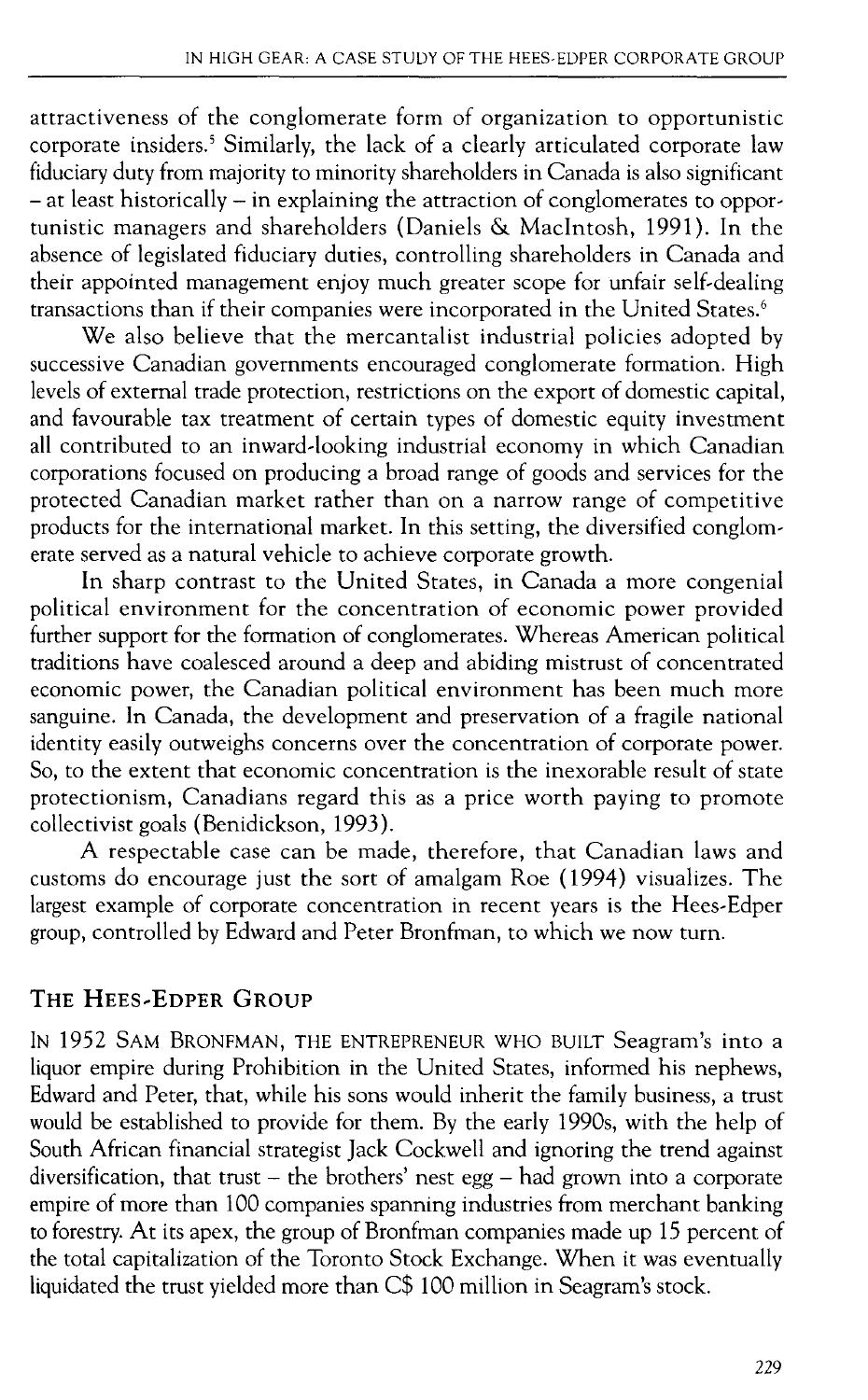Cockwell's strategy was based on pyramids of control. A privately held company would own a controlling stake in a firm that would hold a controlling stake in another firm that would hold a controlling stake in yet another firm, and so on. Using this strategy, control could be leveraged. The Bronfmans could fully control a firm in which they held only 51 percent of 51 percent of ... of 51 percent of the stock. By crossing the layers of the pyramid and liberally using restricted-voting or non-voting shares for outsiders and super-voting shares for Bronfman insiders, the equity stakes needed to exert control were further reduced.

This pyramid ownership structure meant that publicly traded rumps of stock existed throughout the group. Thus, the group's organizational structure was an amalgam of a conglomerate (with decisions coordinated by the central, privately held companies) and public ownership (With traded stock, shareholder meetings, boards of directors, financial statements, and institutional ownership).

A number of the Hees-Edper companies were added to the group *via* workouts organized by the brothers' merchant bank, Hees International Bancorp Inc. A typical example was the takeover by Hees of Versatile Corporation in May 1987. Versatile, a farm equipment maker, had expanded into the energy sector, and then into ship building through the purchase of Davie in 1985. By 1987 the firm was bankrupt and Hees assumed control in a workout, eventually holding an equity stake of over 40 percent. Another example is the 1989 workout of National Business Systems, in which Hees bought \$80 million of the failed firm's debt from U.S. institutional investors and assumed control. Critics may now refer to this as "vulture capital", but Hees was arguably acquiring an expertise in organizing the affairs of troubled firms. This falls into the category of special management skills similar to those claimed for the managers of U.S. conglomerates in the 1960s and 1970s.

In other cases, the Hees-Edper group expanded by acquiring major players in specific industries, such as Noranda Forests and MacMillan Bloedel. The group's real estate firms, Carena Development and Bramalea, the energy firm Norcen, and the publishing company Pagurian, all played dominant roles in their respective industries throughout the 1980s.

Another feature of the Hees-Edper group that deserves comment is its practice of using exaggerated incentive-based compensation schemes to pay managers and (in some cases) employees. Top managers received salaries that were low by industry standards, often in the neighbourhood of only \$100,000 per year, but were allowed (and expected) to borrow up to ten times their annual salary from the group – interest free – to buy stock in its member firms.<sup>7</sup> However, based on anecdotal information describing the compensation arrangements used in one group firm, Royal Trust, it appears that there was asymmetric sharing of risk and return by management and shareholders; implicit promises were allegedly made to key managers that they would be protected from any downside losses resulting from leveraged equity investments,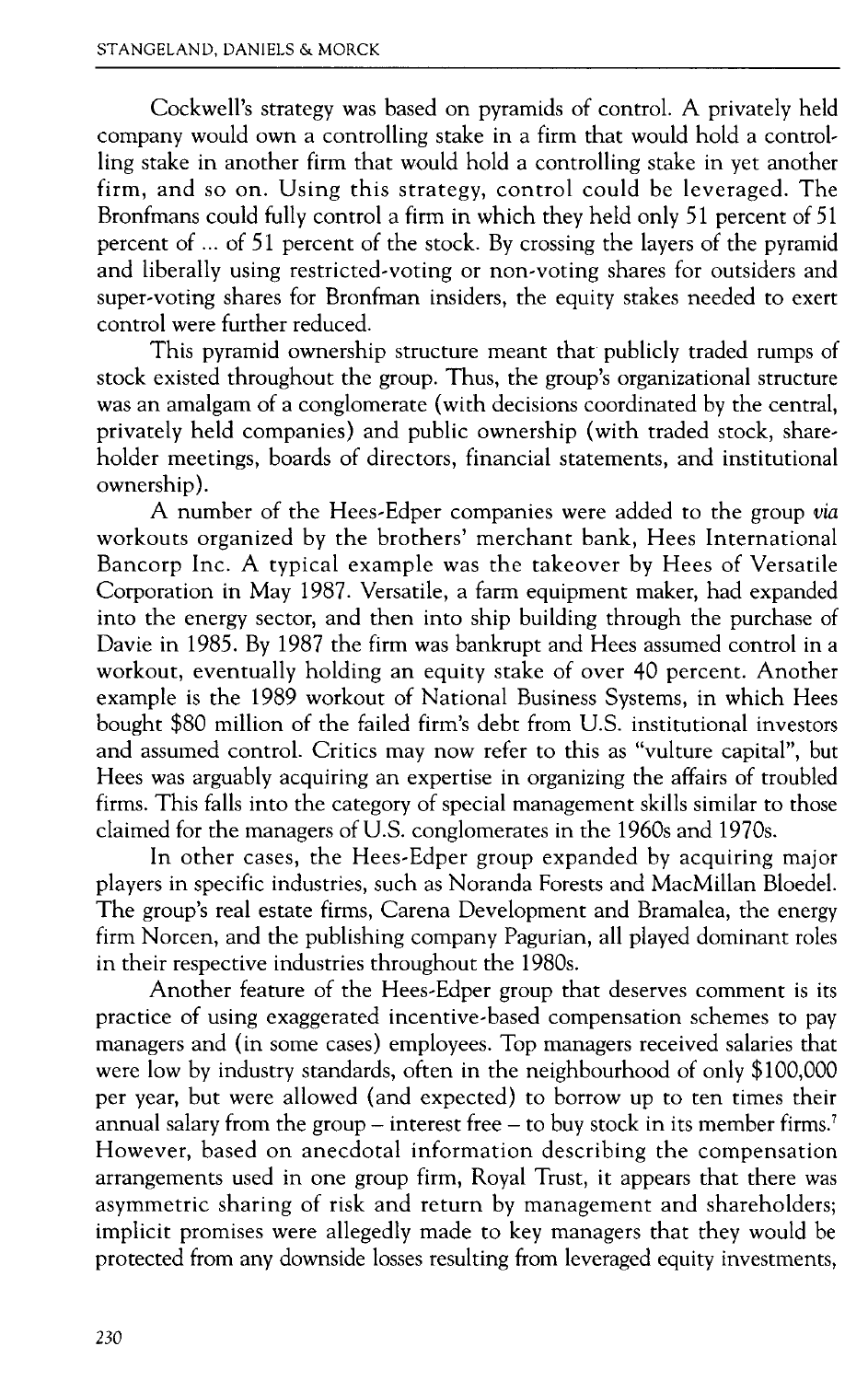but that they would retain all upside gains. This system was in place for the better part of a decade. Certainly, these arrangements provided strong incentives for conglomerate managers to take risks. However, the existence of incentive-based compensation does not in itself mean that agency problems in the design of these schemes were obviated.

How did the Hees-Edper group take advantage of its hybrid structure? Did it reduce risk by setting up a network of co-insurance between group firms? Or did it use this co-insurance to lever up to a higher debt level and convert the risk reduction into a tax advantage? Did the publicly traded rumps of stock lead to better corporate governance than would have been the case in a pure conglomerate? We now turn to these issues by comparing various financial measures for Hees-Edper group firms with those for comparable independent firms.

## **DATA AND METHODOLOGY**

PUBLICLY TRADED COMPANIES IN THE HEES-EDPER GROUP were identified each year using Statistics Canada's *Directory of Intercorporate Ownership.* The period from 1988 through 1991 was selected because these years saw the group's largest extent. The sample period begins with 1988 to avoid including the October 1987 crash in the data; the end of the sample period just predates the real estate problems that triggered the decline of the Bronfman group.

Total debt and total assets were taken from the CD-ROM *Canadian Compustat.* Daily stock returns were taken from the TSE-Western CD-ROM. Companies are classified by industry using three- and four-digit standard industrial classification (SIC) codes. Size is measured using 1990 total assets.

Each Bronfman company is matched with an independent control company in the same industry and of roughly the same size. However, because of the lack of suitable control companies *(i.e.,* companies that are not member firms of other corporate groups such as the Reichmann brothers' Olympia and York), most large real estate companies and some financial firms had to be dropped from the study. This left  $19$  companies spanning four years – a total of 76 firm-year observations. Six firm-year observations were deleted as outliers, defined as having beta (8) or variance estimates more than three standard errors from the mean estimates for that company or its control match, or having a debt-to-assets ratio greater than one. This left 70 firm-year observations. The distribution of the data over time is as follows: 19 observations in 1988, 19 in 1989, 17 in 1990 and 15 in 1991.

## **FINDINGS**

THE MAIN RESULTS ARE DISPLAYED IN TABLE 1. Tables 2 through 5 contain<br>statistical test results that determine the reliability of the differences between the results obtained for the Hees-Edper firms and those obtained for the control firms shown in Table 1.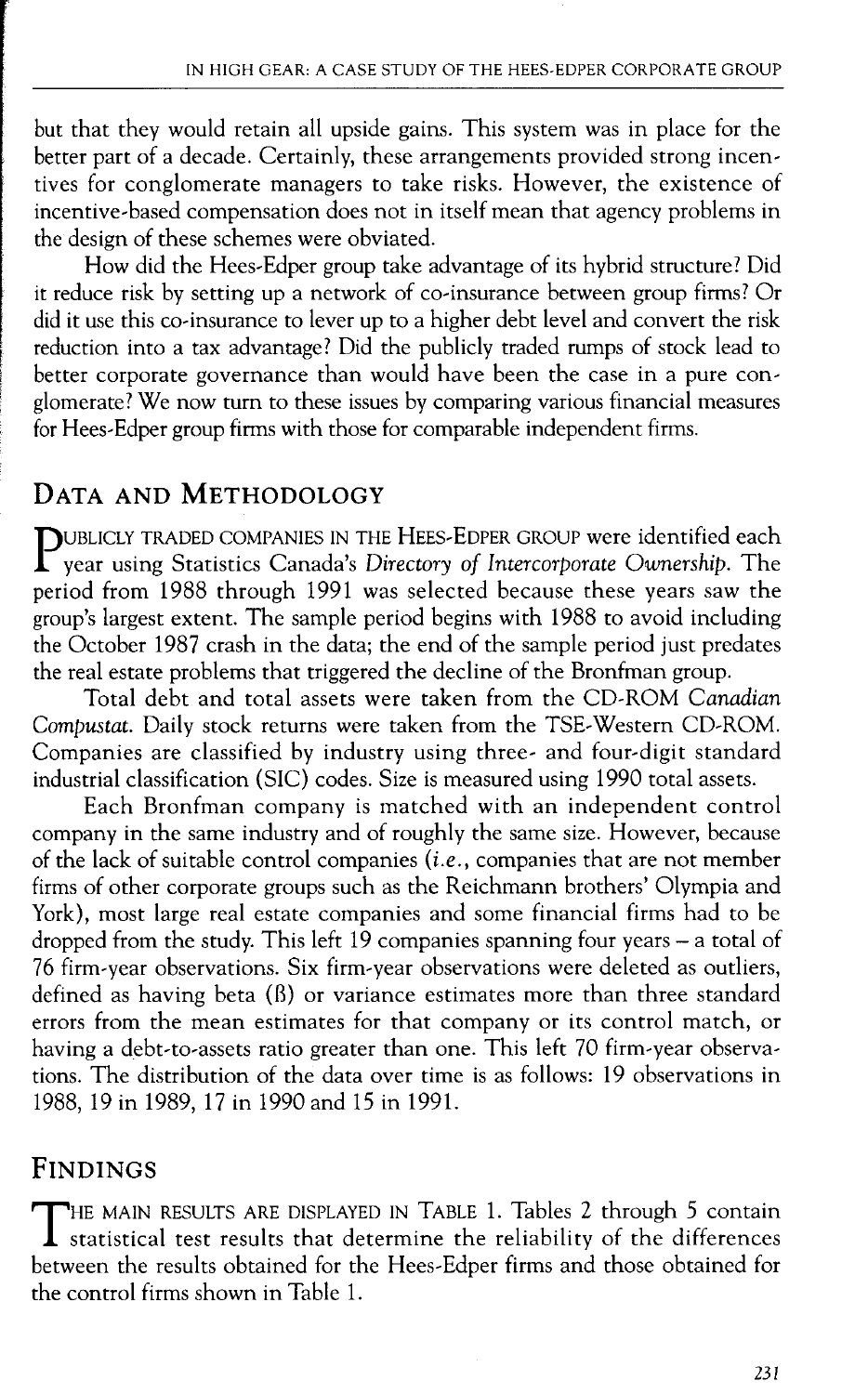### TABLE 1

| <b>ROW VARIABLE</b>                                      | Sample                              | <b>MEAN</b>    | <b>MEDIAN</b>  | <b>MINIMUM</b>      | MAXIMUM      | <b>STANDARD</b><br>DEVIATION |
|----------------------------------------------------------|-------------------------------------|----------------|----------------|---------------------|--------------|------------------------------|
| 1)<br>Operating<br>Income/Assets (%) Control Firms<br>2) | Edper Firms                         | 7.1<br>7.7     | 8.7<br>9.5     | $-95.0$<br>$-49.7$  | 22.5<br>25.7 | 14.7<br>9.9                  |
| Levered Equity<br>3)<br>Beta<br>4)                       | Edper Firms<br>Control Firms        | 0.694<br>0.303 | 0.645<br>0.043 | $-0.22$<br>$-0.048$ | 2.03<br>1.35 | 0.454<br>0.402               |
| Leverage $(\%)$<br>5)<br>6)                              | <b>Edper Firms</b><br>Control Firms | 33.1<br>26.3   | 32.6<br>18.5   | $\Omega$<br>0       | 70.8<br>95.1 | 17.2<br>24.6                 |
| Unlevered Asset<br>7)                                    | <b>Edper Firms</b>                  | 0.473          | 0.436          | $-0.129$            | 1.74         | 0.337                        |
| 8)<br>Beta                                               | Control Firms                       | 0.215          | 0.025          | $-0.005$            | 1.07         | 0.293                        |

#### UNIVARIATE STATISTICS FOR ALL VARIABLES FOR ALL FIRM-YEARS STUDIED

Rows 1) and 2) of Table 1 give a measure of overall corporate profitability, operating income-per-dollar of assets, expressed as a percentage return. Hees-Edper firms have slightly worse performance by this measure than do comparable independent firms. However, these differences are not sufficiently clear-cut to pass the statistical tests shown in Table 2. Analogous tests using other accountingperformance ratios yield similar results. We conclude that Hees-Edper firms did not perform better than comparable independent firms. Their performance was, at best, comparable to that of the matched control firms.

Rows 3) and 4) of Table 1 compare levered equity Bs for the two groups of firms. A firm's B is a standard measure of risk used by portfolio managers.<sup>8</sup> A high  $\beta$  indicates a high-risk investment, while a low  $\beta$  indicates a relatively safe investment. The Bs for Bronfman firms are substantially higher than those of the control firms. Table 3 shows that these differences are statistically highly significant. We conclude that the stock of Bronfman firms is much riskier than that of comparable independent firms.

Rows 5) and 6) of Table 1 compare the leverage of Hees-Edper firms with those of the matched control firms. Bronfman firms have much higher financial leverage than comparable independent firms, and Table 4 shows that this difference is statistically highly significant. We conclude that Bronfman firms have taken on much higher debt loads than comparable independent firms.

Rows 7) and 8) of Table 1 show a comparison of unlevered Bs. Unlevered asset ßs are theoretical ßs that companies would have if they had no debt.<sup>9</sup> This risk measure is used by financial economists as a measure of the underlying risk in the firm's operations. Even after making this adjustment, Hees-Edper companies continue to have higher risk levels than the control firms. We conclude that the higher risk of the Bronfman companies is not due solely to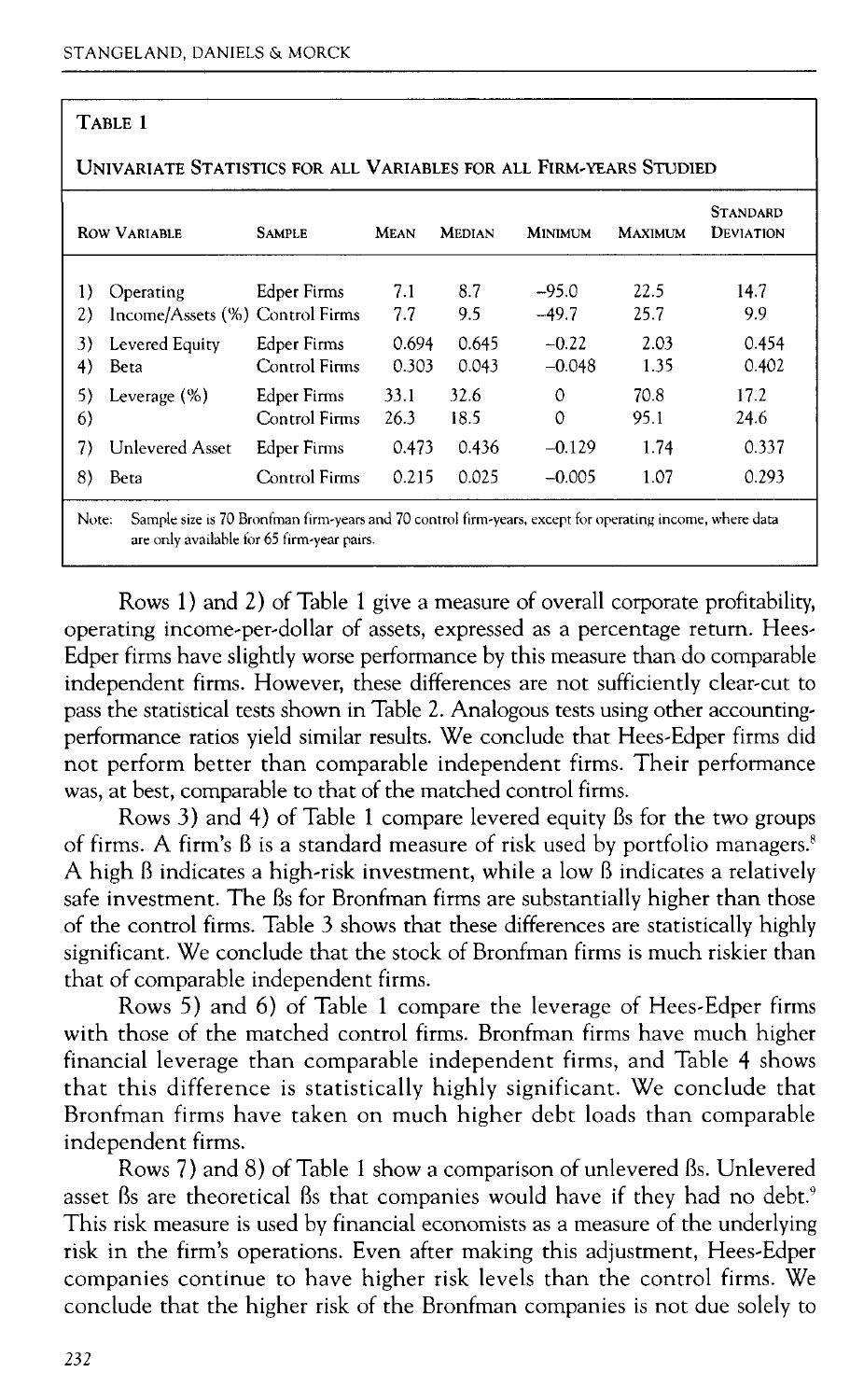### TABLE 2

### STATISTICAL TESTS COMPARING OPERATING INCOME PER DOLLAR OF ASSETS OF BRONFMAN FIRMS (DEBT/AsSETS) TO THAT OF MATCHED CONTROL FIRMS

|                                                                                      | <b>MEAN</b> | <b>MEDIAN</b> |
|--------------------------------------------------------------------------------------|-------------|---------------|
| Bronfman Companies (%)                                                               | 7.11        | 8.72          |
| Industry/Size-Match Companies (%)                                                    | 7.74        | 9.48          |
| Difference between Bronfman<br>and Matching Companies (%)                            | 0.63        | 0.100         |
| p-Value for Differences (t-Test for Means,<br>Wilcoxon Signed Rank Test for Medians) | 0.468       | 0.811         |
| Number of Observations (Firm Years)                                                  | 65          | 65            |
|                                                                                      |             |               |

### TABLE 3

### STATISTICAL TESTS COMPARING LEVERED EQUITY BETAS OF BRONFMAN FIRMS WITH THOSE OF MATCHED CONTROL FIRMS

|                                                                                      | <b>MEAN</b> | <b>MEDIAN</b> |
|--------------------------------------------------------------------------------------|-------------|---------------|
| <b>Bronfman Companies</b>                                                            | 0.694       | 0.645         |
| Industry/Size-Match Companies                                                        | 0.303       | 0.043         |
| Difference between Bronfman<br>and Matching Companies                                | 0.391       | 0.360         |
| p-Value for Differences (t-Test for Means,<br>Wilcoxon Signed Rank Test for Medians) | 0.0001      | 0.0001        |
| p-Value for Weighted t-Test                                                          | 0.0001      |               |
| Number of Observations (Firm Years)                                                  | 70          | 70            |
|                                                                                      |             |               |

high debt loads. The underlying business operations of the Hees-Edper firms appear to entail more risk than other Canadian companies of similar size in the same industries. They have higher operating leverage as well as higher financial leverage.

Missing from Table 1 are stock market performance measures. A proper analysis of stock price performance is complicated for firms like the Hees-Edper group. Their involved and interlocking ownership structure with multiple classes of differential voting stock, some privately held, make it difficult to apply the standard tools of firm valuation and stock return measurement. We are pursuing further research in this area, examining a broader range of performance measures, including some that are market-value based.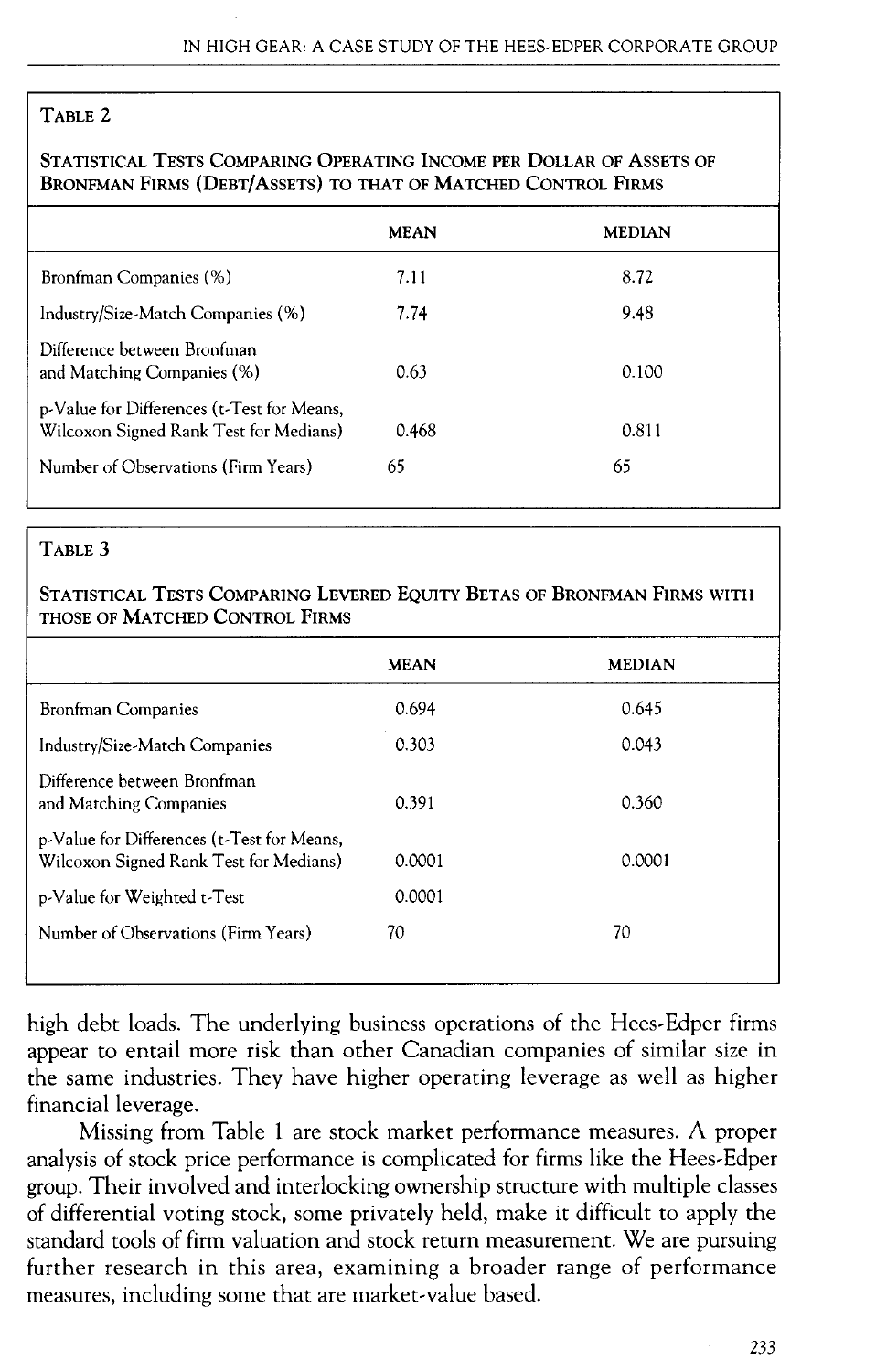### TABLE 4

### STATISTICAL TESTS COMPARING LEVERAGE IN BRONFMAN FIRMS (DEBT/AsSETS) TO LEVERAGE IN MATCHED CONTROL FIRMS

|                                                                                      | <b>MEAN</b> | <b>MEDIAN</b> |  |
|--------------------------------------------------------------------------------------|-------------|---------------|--|
| Bronfman Companies (%)                                                               | 33.1        | 32.6          |  |
| Industry/Size-Match Companies (%)                                                    | 26.3        | 18.5          |  |
| Difference between Bronfman<br>and Matching Companies (%)                            | 6.8         | 6.6           |  |
| p-Value for Differences (t-Test for Means,<br>Wilcoxon Signed Rank Test for Medians) | .0033       | .0009         |  |
| Number of Observations (Firm Years)                                                  | 70          | 70            |  |

### TABLE 5

#### STATISTICAL TESTS COMPARING UNLEVERED ASSET BETAS OF BRONFMAN FIRMS WITH THOSE OF MATCHED CONTROL FIRMS

|                                                                                      | <b>MEAN</b> | <b>MEDIAN</b> |
|--------------------------------------------------------------------------------------|-------------|---------------|
| <b>Bronfman Companies</b>                                                            | .473        | .436          |
| Industry/Size-Match Companies                                                        | .215        | .025          |
| Difference between Bronfman<br>and Matching Companies                                | .259        | .261          |
| p-Value for Differences (t-Test for Means,<br>Wilcoxon Signed Rank Test for Medians) | .0001       | .0001         |
| p-Value for Weighted t-Test                                                          | .0001       |               |
| Number of Observations (Firm Years)                                                  | 70          | 70            |

## **CONCLUSIONS**

OUR OVERALL RESULTS SUPPORT THE FOLLOWING CONCLUSIONS. First, our data show no clearly superior performance in terms of average return on assets for Hees-Edper firms over comparable independent firms. This suggests that the conglomerate structure did not improve overall economic efficiency by enabling member firms to exploit each other's intangible assets and thereby achieve new synergies. For example, employing superior management techniques developed at one firm to invigorate another should have produced higher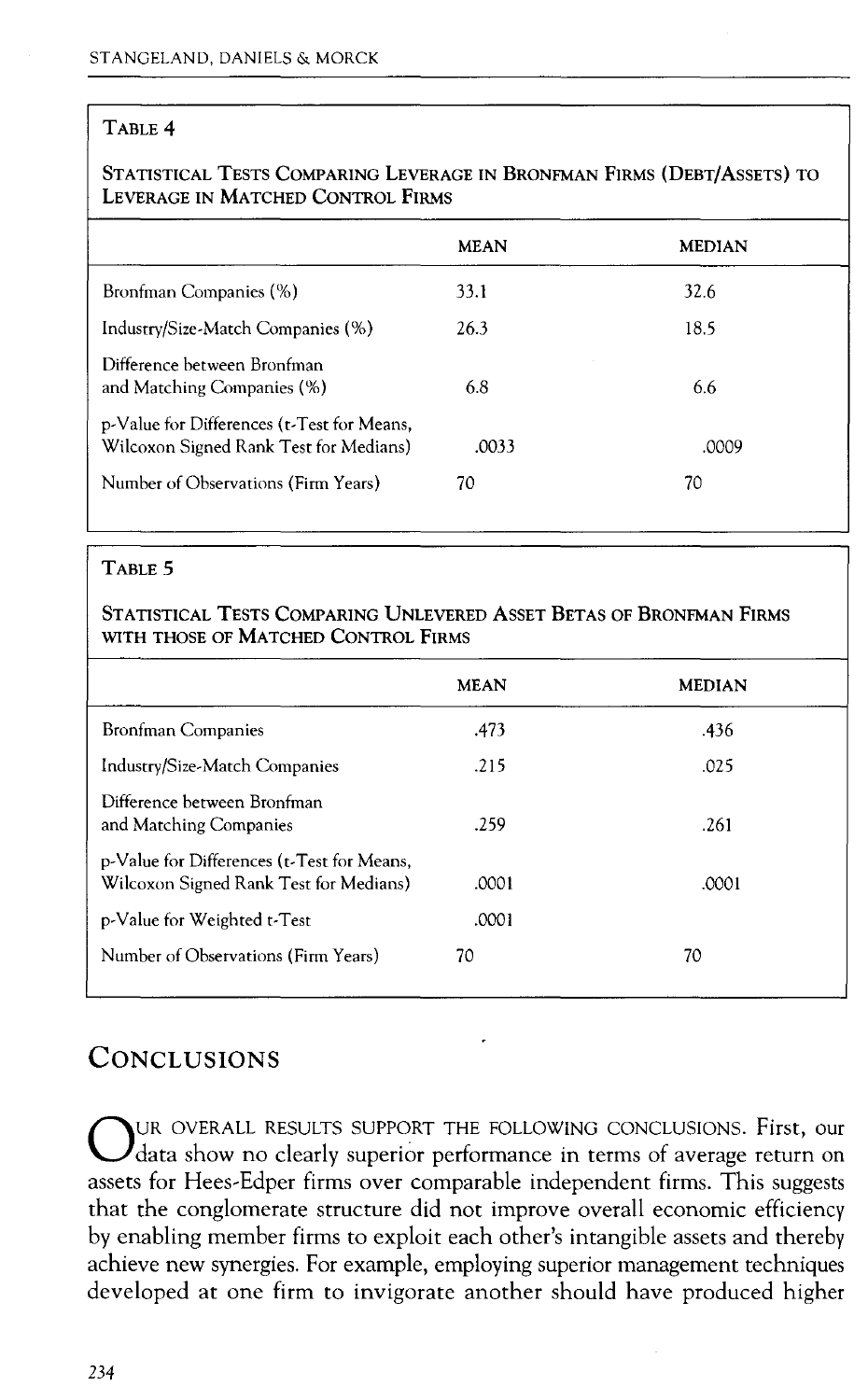performance. Therefore Canadian public policy that directly or indirectly encourages the formation of conglomerates cannot be justified on the grounds of increased economies of scale or scope in applying such assets, at least in this case, or if such advantages were achieved, they were offset by other negative factors.

Second, our data do not provide evidence that the Hees-Edper group allocated capital internally in ways superior to those accomplished by financial markets or financial institutions. This should also have produced evidence of better performance in group firms than in comparable independent firms. The fact that it did not casts doubt on the benefits of centralized managerial control over a diverse range of industries. Quite simply, senior Hees-Edper managers failed to confer tangible economic gains on member firms through superior capital allocation. Indeed, quite the opposite may be true. Hees-Edper management may have used a small stable of cash cows to support earlier investments in chronically under-performing firms. In this respect, the lack of vigorous market pressure may have allowed the conglomerate's management systematically to persist in maintaining irrational and idiosyncratic commitments to dog companies.

Third, Hees-Edper management did not use the co-insurance their conglomerate structure allowed to reduce overall risk levels in the corporation. Instead, they used the group's risk-sharing potential to increase overall levels of risk beyond what would have been permitted by debt markets for comparable independent firms. This was accomplished in part through increased financial leverage, and in part it appears to stem from higher operating leverage, *i.e.,* riskier overall business practices. To the extent that Canadian business is hampered by excessive innate risk aversion on the part of Canadian managers, encouraging conglomerates may have an invigorating effect.

This line of argument is valid only if the managers of the conglomerate use the risk-sharing potential of intercorporate co-insurance to justify investments that would otherwise be regarded as too speculative. The riskier management decisions made in the Hees-Edper group were facilitated by the group's conglomerate structure, but they might not have occurred without the extreme incentive-based compensation schemes Bronfman managers and employees were given. Furthermore, high relative levels of firm risk should have been accompanied by higher levels of relative returns if the risk-taking was of an economically efficient sort. Perhaps the incentive-based compensation scheme the group used actually encouraged excessive and overly speculative risk-taking.

Fourth, Hees-Edper companies were more highly levered than comparable independent firms, and this likely produced a tax advantage. The fact that this is not reflected in higher earnings casts a somewhat harsher light on the mediocre accounting performance of the firms in the group. Also, since the higher debt in group firms was accompanied by risk-sharing, there need be no improvement in managerial incentives of the sort Jensen (1989) envisions.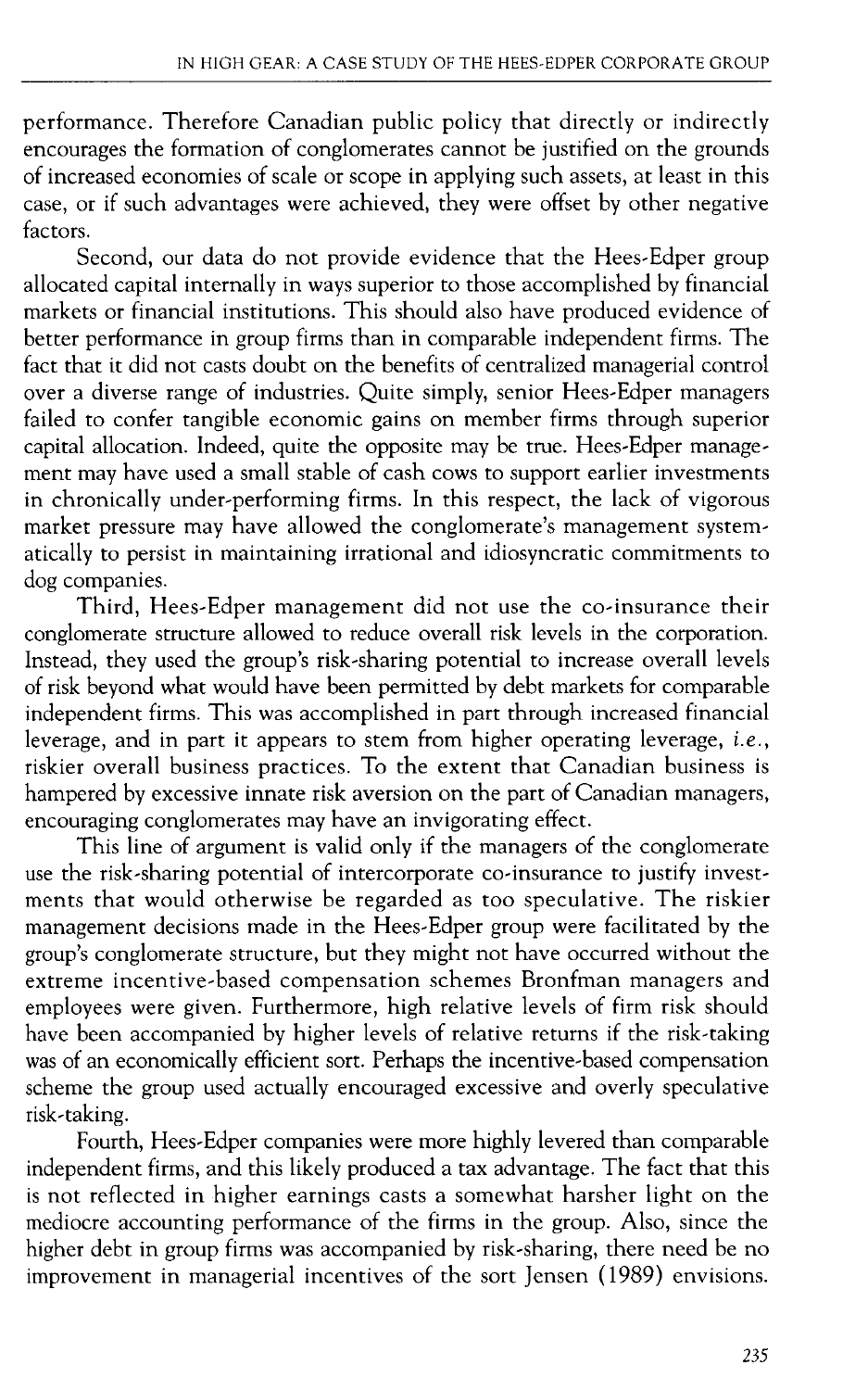Jensen essentially argues that an imminent threat of bankruptcy encourages better management in highly levered firms. Thus, to the extent that the group used the increased debt capacity created by its intercorporate risk sharing to avoid taxes, its social benefits are more questionable.

## PUBLIC POLICY IMPLICATIONS

How CAN PUBLIC POLICY ACCENTUATE the desirable features of corporate groups like Hees-Edper and mitigate their undesirable features? As argued elsewhere, vibrant and open capital and product markets are probably the strongest antidote against the growth of seemingly perverse organizational structures (Morck, 1995; Daniels & Halpern, 1995). With vigorous markets, the ability of managers to devise and maintain inefficient organizational forms is constrained. In this respect, we believe that further relaxation of the foreign property rule, a continued liberalization of external trade barriers, and reduced protectionism of domestic capital market suppliers are all necessary steps. However, we believe that other policy instruments are also in order.

Nuanced reforms to securities regulations that give private investors both the ability and the incentive to prosecute alleged breaches of disclosure obligations would be useful, particularly at a time when resources for public enforcement are so limited. Reforms to corporate and securities proxy rules that impair institutional shareholders' voices (such as the shareholder communication rules that require shareholders to bear the costs of a dissident proxy circular in the event of a disagreement with management) would also be useful (Pound, 1991). Both of these reforms would bolster the capability of shareholders to monitor and to intervene as required, with the result that less reliance would be placed on the putative superiority of internal *versus* external systems of capital allocation. Also, federal regulators should recognize that some variation on section 9.1 of the Ontario Securities Commission Regulations (which forces disclosure about intercorporate transactions in such groups) is critically important in preventing abuse in groups like Hees-Edper. A regulation of this nature should be a key part of any federal securities law if Ottawa asserts its jurisdiction in that area.

Another set of reforms to securities regulation focuses on tax distortions that implicitly favour debt over equity instruments by allowing the deduction of interest. Removing the interest subsidy on debt would remove an incentive to share risk across companies in a corporate group like Hees-Edper solely in order to to reduce corporate taxes. The effect of the change would be to reduce the desirability of strained capital structures such as those in levered buyouts (LBOs). On the whole, such a change could also be expected to reduce the general corporate tax rate. If it is desirable to subsidize debt because high leverage encourages more careful management decisions (as Jensen, 1989, argues) it should be recognized that conglomerates can and do circumvent this. Intercorporate risk-sharing in such groups allows for higher leverage